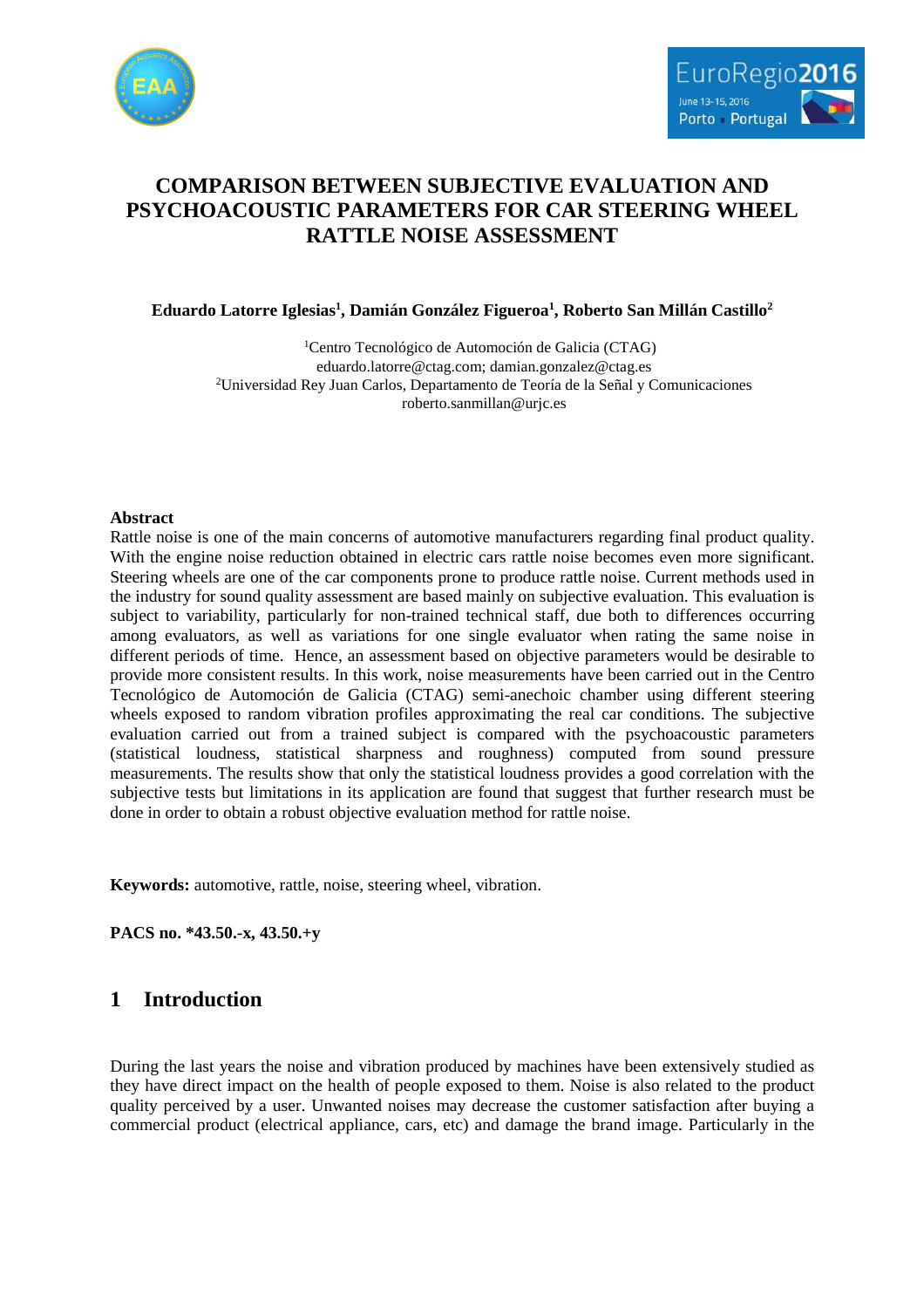

automotive industry some surveys have shown that the appearance of unwanted noise during the first three months after the car purchase is the third main factor considered by the customers to assess the product quality [1]. The main noise sources in a car are the rolling noise produced by the tyre-road interaction, engine noise and wind noise, this being significant for car speeds above around 120 km/h. The vibration generated by these mechanisms is transmitted to elements placed inside the car cabin such as seats, steering wheel, and dashboard, among others, producing a relative displacement between their different components. Squeak and Rattle noise (S&R) can be generated when an intermittent contact between two adjacent components occurs. S&R noise is one of the main reasons for the customer complains related to unwanted noise and it is directly related to a decrease of the product quality perception. Some factors such as a high input vibration (i.e. bumps or low-quality roads), looseness due to vehicle aging, etc. can increase the level of S&R noise or trigger noises that were not perceived in normal conditions. Also a reduction of noises of other type inside the cabin, such as the airborne noise from the car engine, can make noticeable S&R noises that before were masked. For this reason, with the reduction of engine noise achieved in electric cars the significance of car interior S&R noise is prone to increase.

S&R noise is a well-known problem in the automotive industry. Most of the car manufacturers have developed internal methodologies and procedures to assess it. These can be divided into two groups: those based in subjective evaluation, and those based on noise measurements. The subjective evaluation is normally performed by one or more specialists that classify the different noises detected according to an assessment scale. Even though these internal procedures have their own acceptance criteria and particularities most of them are based on the standard SAE J1060 [2]. This method has the advantage of being performed "in situ" by trained subjects that are able to detect, localise, separate and evaluate different noises that appear simultaneously. Some drawbacks of subjective evaluation are: 1) it shows variability, as it depends on a subject assessment, which reference level must be revised periodically in order to keep it constant in time. 2) Variability on the assessment can be also found when the subjective evaluation if performed by different evaluators, mainly when these are no trained. 3) Difficulty about describing detected noises to other people involved in the product development.

The methods based on noise measurements normally use parameters such as A-weighted sound pressure level (AOSPL) or loudness, which tries to account for some of the subjective features of the human hearing. The measured values are compared with reference levels that allow establishing an acceptance/rejection criterion. This provides an objective criterion for the noise assessment. However, by using this method a global value for the noise assessment can be obtained but the different noises cannot be either separated or localized. In large components made of several pieces, some of the noises can be partially masked so they cannot be detected by means of noise measurements using a single microphone even though they are noticeable for a subject. Additionally, parameters such as AOSPL and loudness do not account for all the subjective features that can play a role in the noise perception.

Some examples are found in the literature about the development of models for the detection and evaluation of unwanted noise inside a car. Tran et al. [3] developed a method for the detection and separation of different noise sources but they did not consider the psychoacoustic features of the human hearing. Brines et al. [4] used the loudness percentiles for the evaluation of noises recorded in vehicle while driving in test tracks and in laboratory by using an electrodynamic shaker to apply a vibration profile. However, they did not separate the different noise sources present during the tests. It was also found that the use of loudness for noise evaluation presents some limitations for low signalto-noise ratio. Recently, Chandrika and Kim [5] developed a method for noise detection and evaluation. The results obtained using this method show good agreement with those from jury tests.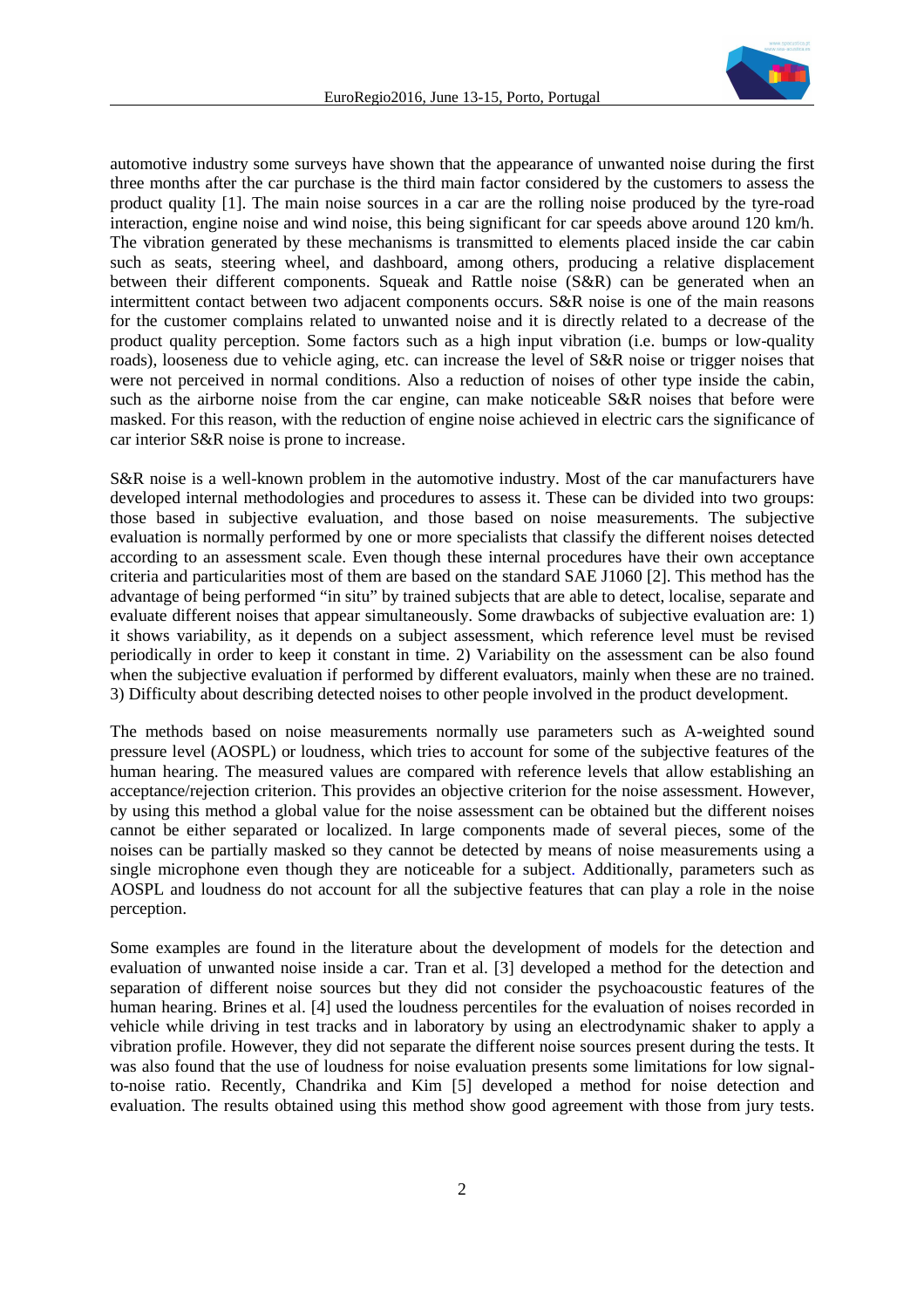

However, this method does not include noise separation as it was applied for only one noise source. A sound database was used which was not representative of the real noises present inside a car cabin.

Binaural microphones installed in headsets or dummy heads are typically used for subjective evaluation as these measurements include information about the time delay of the signal recorded by the two microphones and the filter effect of the human head and torso [6]. This makes feasible to localize and separate different sound sources that appear simultaneously. Other techniques for noise source localization, particularly used for noise map generation, are those based on microphone arrays such as beamforming techniques and acoustic holography.

Once the different noise sources have been localised using any of the techniques mentioned above, to evaluate and classify them it is necessary to apply psychoacoustic models approximating the features of the human perception. Some examples are the models developed by Zwicker and Fastl [7] and Moore and Glasberg [8]. These are based on different parameters (e.g. loudness) using psychoacoustic principles for their calculation.

The authors of the present study aim to develop a method for the objective evaluation of S&R noise originating in car components, such as a steering wheel, so that it allows for noise source detection, separation and evaluation. As a first step for the model development, the presented study shows the comparison between the results obtained by subjective evaluation and by the measurement of established psychoacoustic parameters (loudness, sharpness and roughness) to assess the S&R noise from steering wheels exposed to random vibrations. The experiments have been carried out in the Centro Tecnológico de Automoción de Galicia (CTAG) semi-anechoic chamber using an electrodynamic shaker for the vibration excitation and a jig to approximate the real mounting conditions in a car.

Section 2 describes the experimental set-up used and the methodology followed to measure and analyse the S&R noise from the steering wheels, Section 3 includes an analysis of the measured noise from the steering wheels. A comparison between the subjective evaluation. The psychoacoustic parameters loudness, sharpness and roughness is given in Section 4. Conclusions are presented in Section 5.

## **2 Experimental set-up and methodology**

The test presented in this work was carried out according to the General Motor (GM) General Specification GMW 14096 [9]. The noise measurements and subjective evaluation were performed in the Centro Tecnólogico de Automoción de Galicia (CTAG) semi-anechoic chamber in order to minimise the sound reflections from the chamber walls. An electrodynamic shaker was used to apply the vibration profiles to the test samples. This was installed inside an acoustic enclosure designed to isolate the chamber interior from the noise radiated by the shaker, this allowing the reduction of the background noise during the tests. Figure 1 shows the facility and the electrodynamic shaker used during the tests.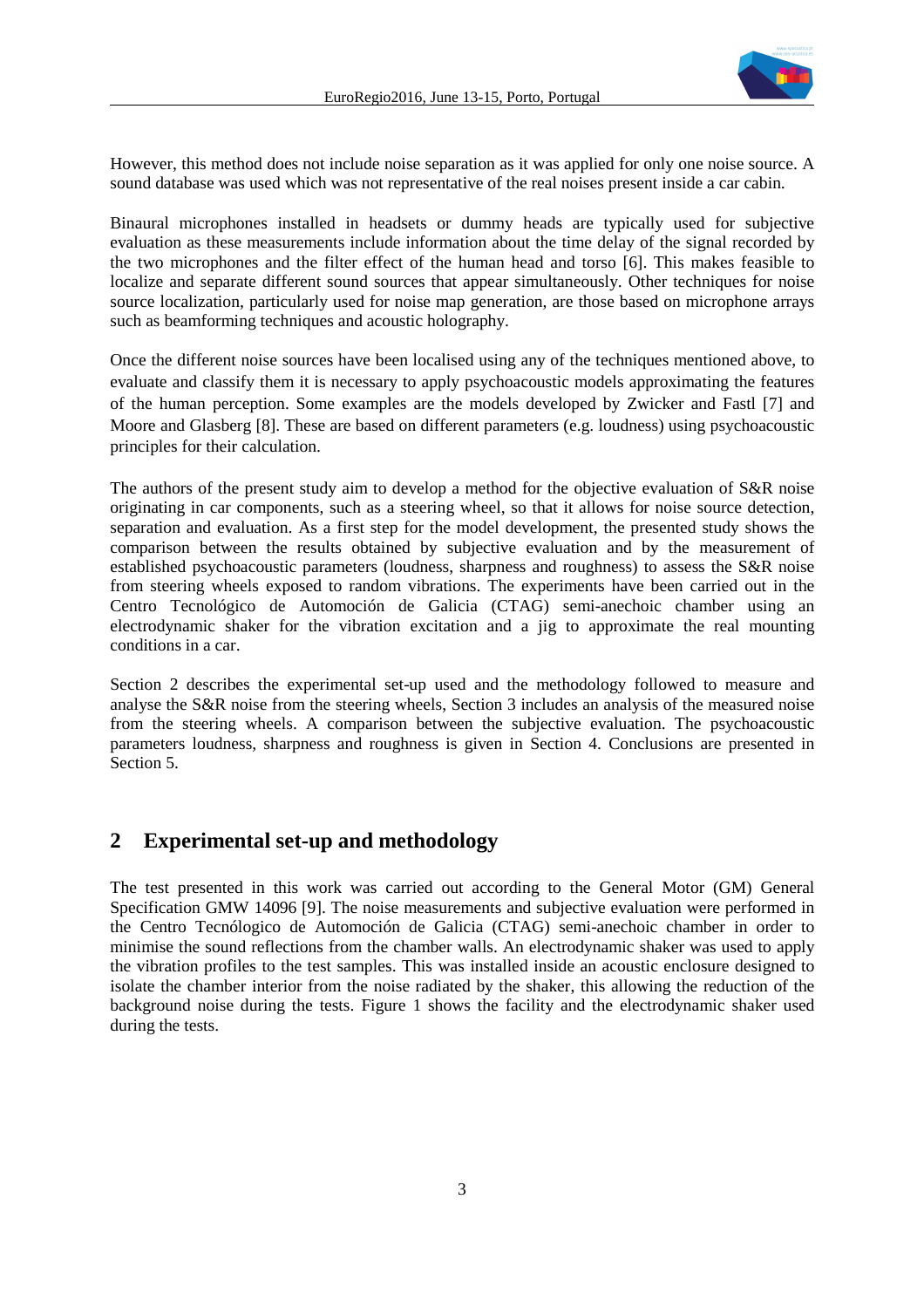



Figure 1 – Facility used during the test: An electrodynamic shaker was used for the vibration excitation. This was installed inside an acoustic enclosure to reduce the noise from the shaker inside the chamber. The measurements were carried out inside the CTAG anechoic chamber.

The test samples were ten driver steering wheels, each of them equipped with an airbag module. The floating configuration of the modules make them prone to generate S&R noise when subjected to vibration. Since the aged components are more likely to generate S&R noise, the samples were subjected to a vibration ageing prior to the analysis. The steering wheel was attached to the shaker by means of a jig that represents the real position of the steering wheel in a car. For simplicity, the steering column is not used in the test. An accelerometer was placed at the jig base in order to control the applied vibration signal. A free-field omnidirectional microphone was placed at 15 cm from the centre of the steering wheel, as shown in Figure 2.



Figure 2 – Test set-up used for the application of the vibration profile in the Z direction.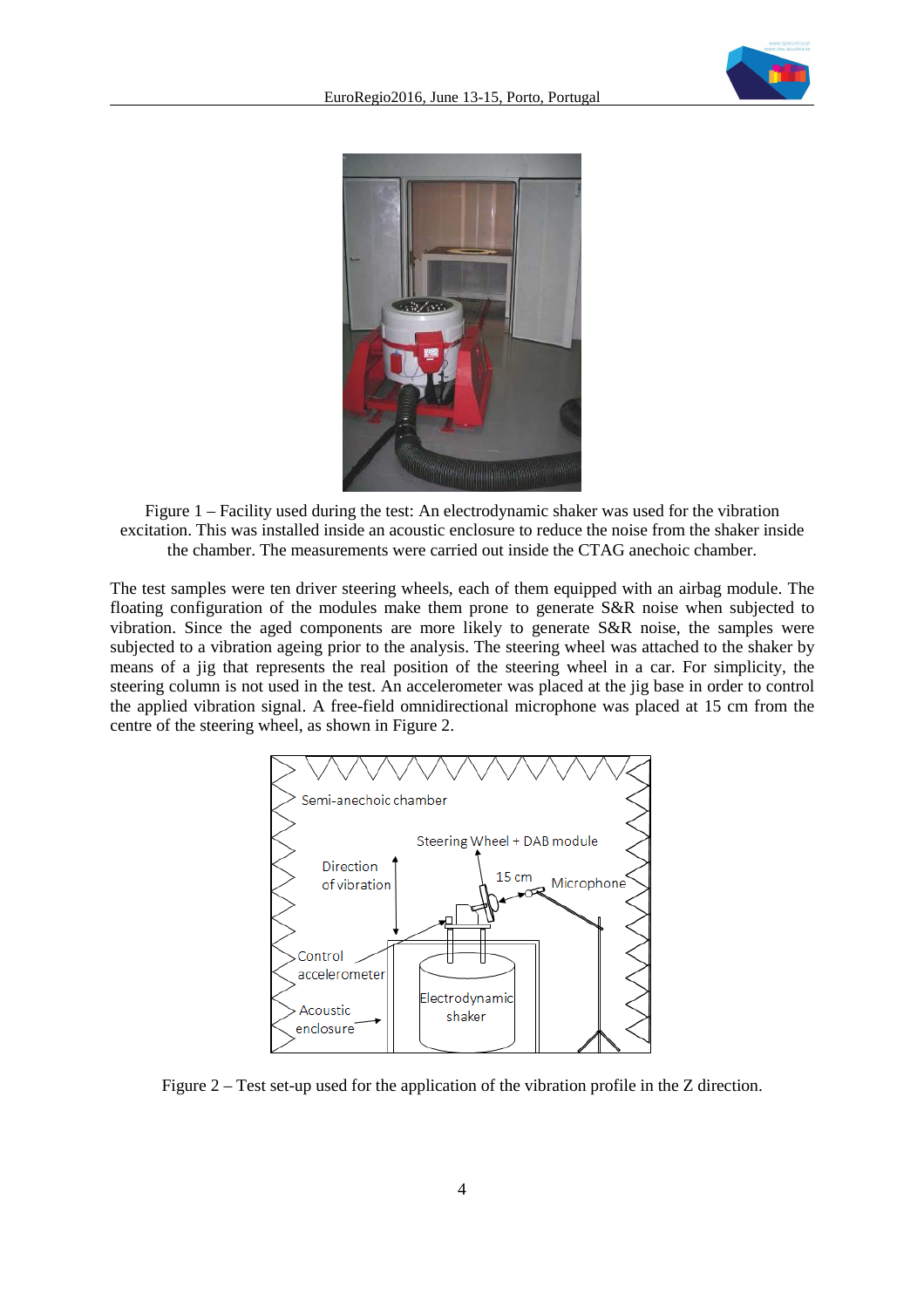

Each set of steering wheel (SW) plus driver airbag (DAB) module was excited in three directions (vertical, longitudinal and lateral) using random noise. A vertical shaker was used and the samples were rotated for each direction of excitation. The vibration profiles used for the three directions of excitation are shown in Figure 3.



Figure 3 – Random vibration profiles used for exciting the steering wheels during the noise evaluation. Profiles according to the General Specification GMW 14096 [9].

The noise from the steering wheel was recorded during ten seconds with a sampling frequency of 44100 kHz. The subjective parameters were calculated in accordance to the standard ISO 532 [10], with a frequency range up to 20 kHz using a 4<sup>th</sup> order high-pass Butterworth filter with cut-off frequency of 300 Hz.

The psychoacoustic parameters statistical loudness, statistical sharpness and roughness were calculated according to the methods given in [7]. For the statistical loudness and sharpness the 10% percentile is used. These results are compared with the subjective evaluation, which was carried out by a trained subject at the same time as the noise was recorded. A first correlation analysis is done based on the calculation of the correlation coefficient and the corresponding p-value, so that the statistical significance of the result is accounted for. This analysis allows the evaluation of the linear relationship between the subjective rating and the computed parameter. When the correlation coefficient is above 0.75, a linear polynomial curve fitting using a linear function is applied to the results.

The subjective noise evaluation was carried out by a trained subject according to the scale shown in Table 1. The evaluation was made at a distance from the steering wheel equivalent to that from the steering wheel and the driver head when driving a car.

|                    | <b>Scale</b>   |                                       |                                                              |                                                              |                                                      |  |  |
|--------------------|----------------|---------------------------------------|--------------------------------------------------------------|--------------------------------------------------------------|------------------------------------------------------|--|--|
|                    | L <sub>0</sub> | L1                                    | L2                                                           | L3                                                           | L <sub>4</sub>                                       |  |  |
| <b>Noise level</b> | No noise       | Slight                                | Medium                                                       | High                                                         | Very high                                            |  |  |
| Noise impact       | $\ast$         | Noticeable by<br>a trained<br>subject | Noticeable by<br>any customer.<br>Some of them<br>will claim | Noticeable by<br>any customer.<br>Most of them<br>will claim | Noticeable by<br>any customer.<br>Immediate<br>claim |  |  |

Table 1 – Scale used for the subjective evaluation.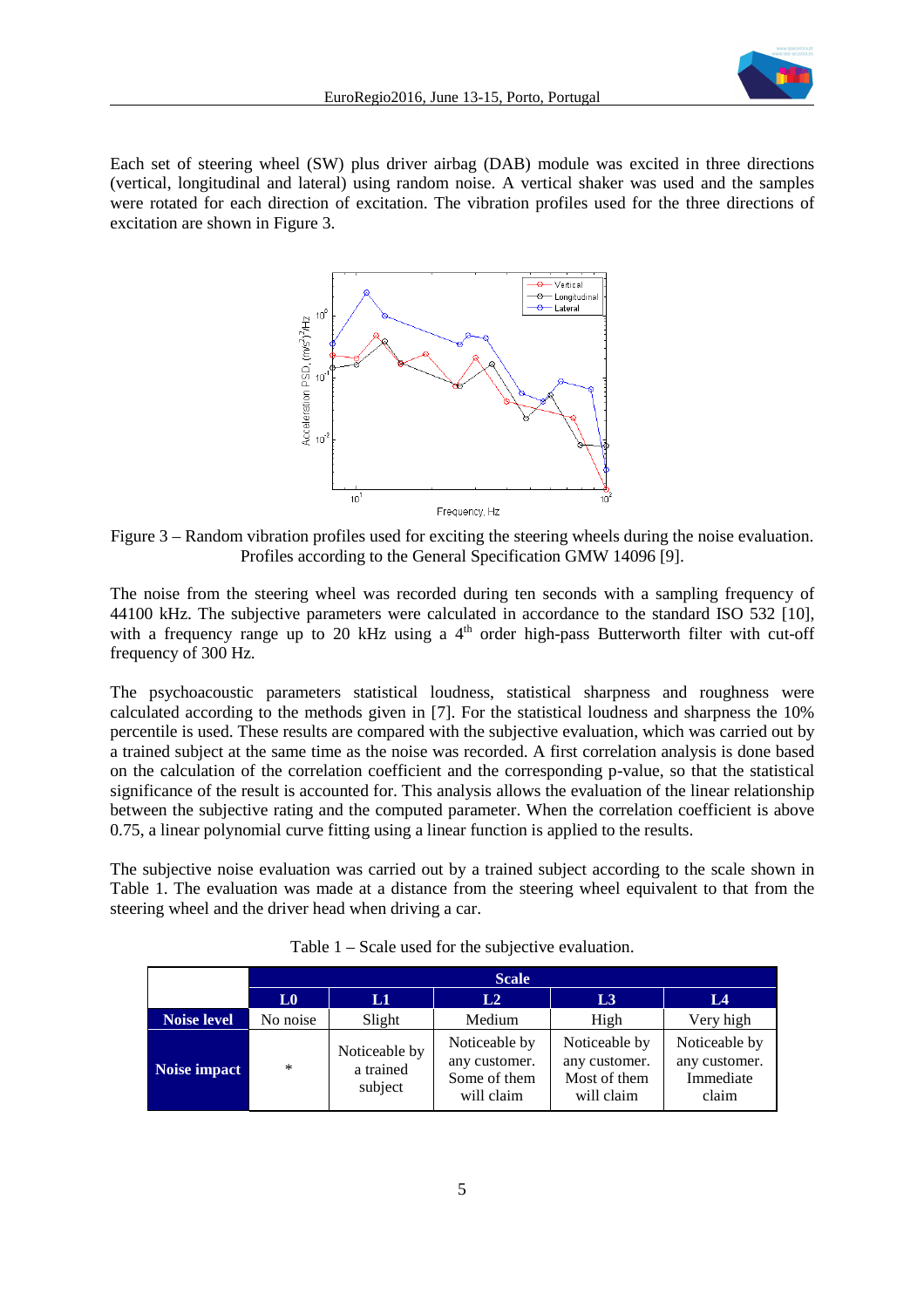

## **3 Analysis of the noise radiated by the steering wheels**

Most of the test samples were found to radiate noise. In all cases this was described as rattle noise by the trained subject who carried out the subjective evaluation. The perceived rattle noise was mainly produced by the intermittent contact between the module and the case at the horn area. In some of the test samples rattle noise was also detected at the button pad. Table 2 shows a summary of the results of the subjective evaluation carried out with ten steering wheel (SW) plus driver airbag module (DAB) assemblies for three different directions of vibration.

Table 2 – Results from the subjective evaluation using ten steering wheel plus DAB module assemblies excited in three different directions.

|                      | $\sim$    |  |  |  |  |  |  |  |
|----------------------|-----------|--|--|--|--|--|--|--|
|                      | тΛ<br>س ا |  |  |  |  |  |  |  |
| <b>Rated samples</b> |           |  |  |  |  |  |  |  |

Figure 4 shows the time history of the A-weighted sound pressure level (SPL) produced by three different samples with different subjective evaluation. The background noise is also included, this being the noise measured when the steering wheel was removed but the rest of the components of the experimental set-up were maintained. It can be seen that SPL varies with time for all the samples showing that the rattle noise is non-stationary. For the test sample rated as L3 the difference between the maximum and minimum measured level is of around 15  $dB(A)$ . This difference is of around 10 dB(A) for the test sample rated as L2 and of around 7 dB(A) for the test sample rated as L1. In terms of the amplitude of the overall sound pressure level (OASPL) the sample rated as L3 is significantly louder than the other two samples with  $OASPL = 69.2$  dB(A), while the sample rated as L2 (OASPL = 57.2 dB(A)) is slightly louder than that rated as L1 (OASPL = 53.7 dB(A)). The background noise was nearly constant with time.



Figure 4 – A-weighted sound pressure level versus time measured for three different steering wheel plus DAB module assemblies producing rattle noise evaluated with different ratios.

Figure 5 shows the spectrogram obtained for one of the sample rated as L3 included also in Figure 4. The horizontal lines in pink colour show the time instants when the rattle noise was produced. These appear repeatedly along the time. These lines cover the whole frequency range showing that the measured rattle noise is broadband. No tonality is found in the results shown in Figure 5.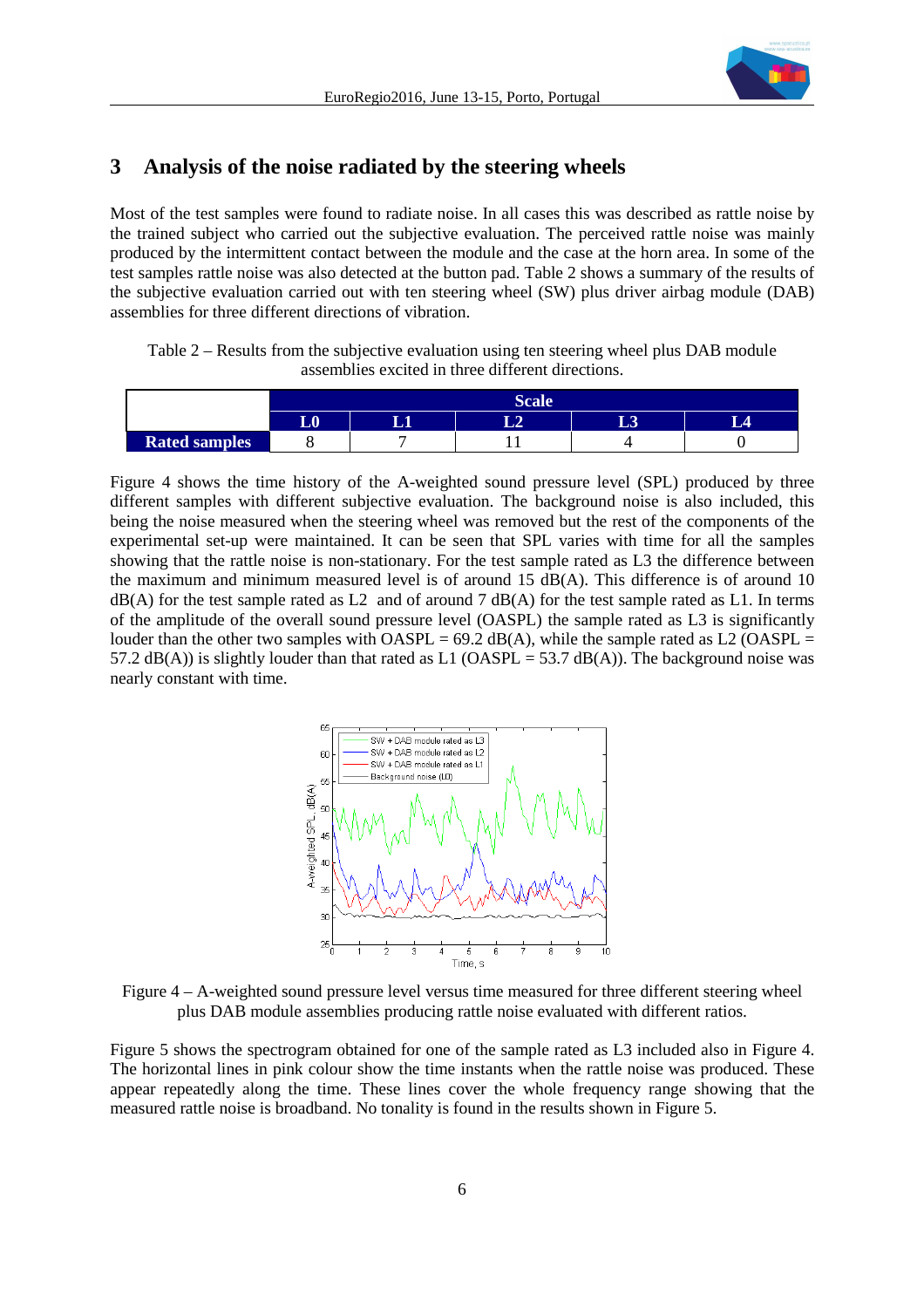



Figure 5 – Spectrogram measured for one of the steering wheel plus DAB module assembly that generated rattle noise rated as L3.

# **4 Comparison between subjective evaluation and psychoacoustic parameters**

The results from the computed psychoacoustic parameters are compared with the subjective evaluation performed by a trained subject. The correlation coefficient is calculated to evaluate if these results are linearly correlated. If so (correlation coefficient higher than 0.75), a polynomial curve fitting is applied to the data to approximate this linear relationship.

#### **4.1 Statistical loudness (N10)**

Figure 6 shows the values of the 10% percentile of the statistical loudness (N10) computed for the different tests samples. The results are compared to the subjective evaluation given by a trained evaluator so the computed loudness for each sample can be related to one of the categories of the scale used for the subjective evaluation.



Figure 6 – Comparison between the measured statistical loudness (N10) and the subjective evaluation for the different tests samples.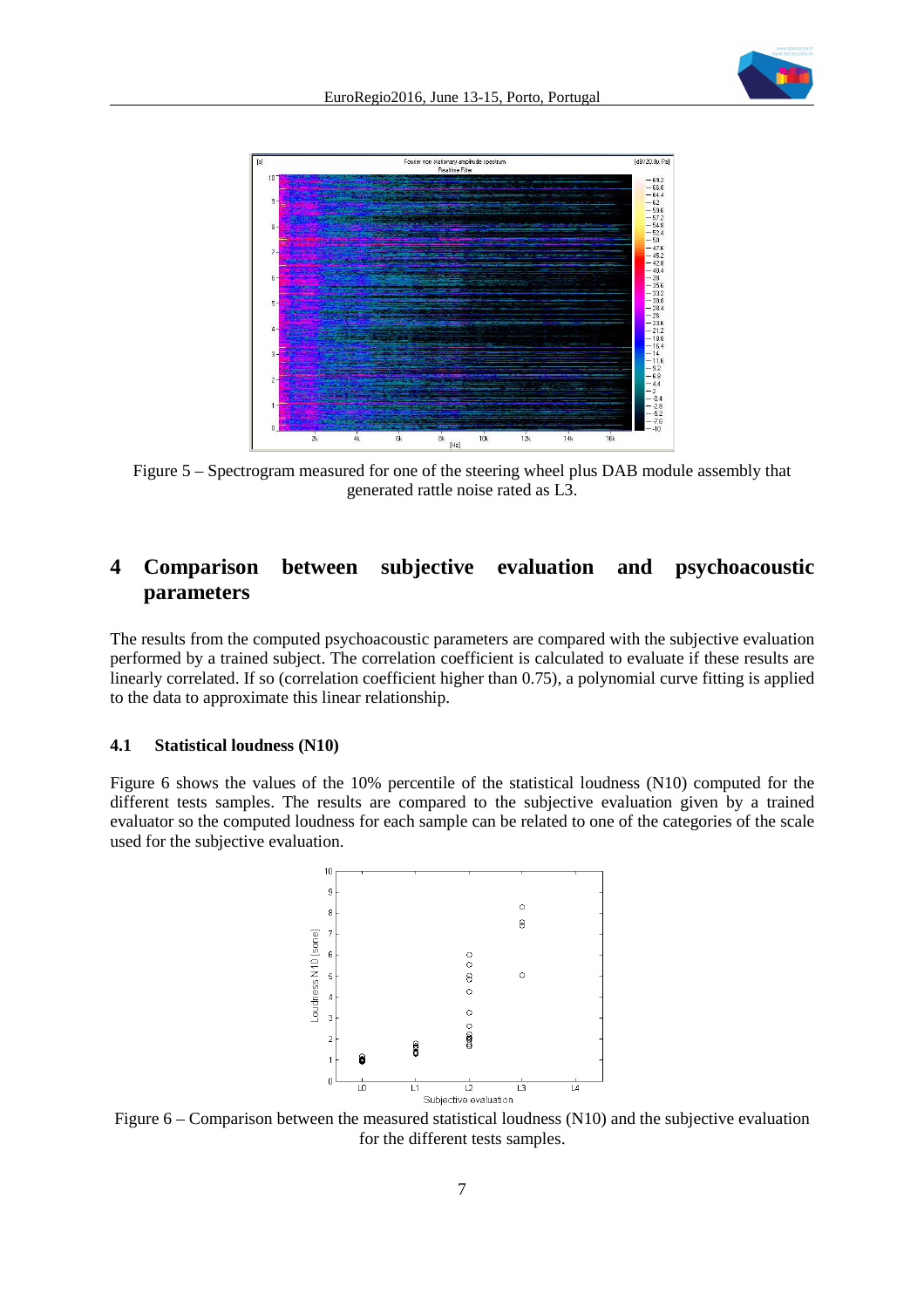

Loudness between 1.29 and 1.80 were measured for the test samples rated as L1, for tests samples rated as L2 the values of loudness are in the range between 1.65 and 5.51 while for the ratio L3 the loudness is between 5.00 and 8.12. None of the samples was rated as L4. For the samples that were rated as L0 (no noisy) values of Loudness between 0.91 and 1.18 were measured. Different ranges of loudness can be defined for the classification of the test samples in the different subjective evaluation categories. However, both samples rated as L2 and L3 lay in the range between 1.65 and 1.80, making not possible to classify them accurately. This also occurs for one of the samples rated as L3 with a loudness of 5, which is within the loudness range of the samples rated as L2.

The calculation of the correlation coefficient provides a result of 0.79, with a p-value under 0.01, which confirms the existence of a correlation between the indicated subjective rating scale and the N10 loudness. A further analysis is performed by applying a polynomial curve fitting using a linear function. For such purpose, numerical values are given to the different scales so that  $L1 = 1$ ,  $L2 = 2$ and  $L3 = 3$ .

The averaged values of the statistical loudness, N10, were considered, resulting in equation 1.

$$
N10 = 2.75 \times L_i - 4.31\tag{1}
$$

Figure 7 shows the results of the curve fitting obtained by using the equation 1.



Figure 7 – Average N10 vs. subjective evaluation fitted using a linear function.

#### **4.2 Statistical sharpness (N10)**

The 10% percentile of the statistical sharpness (N10) is compared with the subjective evaluation obtained from a trained subject, as shown in Figure 8.

From the results it can be seen that the sharpness measured for the samples rated as L0 and L1 are in the same range. The sharpness measured for the samples rated as L2 are higher than that measured for samples rated as L0 and L1, with values between 1 and 3. Sharpness from 2 and 3 were measured for the samples rated as L3.

High-frequency noises produced a sensation dominated by sharpness [7]. Figure 5 shows that the measured rattle noise is broadband and the energy at high frequencies is not significant. From these results it can be inferred that the sharpness is not suitable for assessing the steering wheel rattle noise.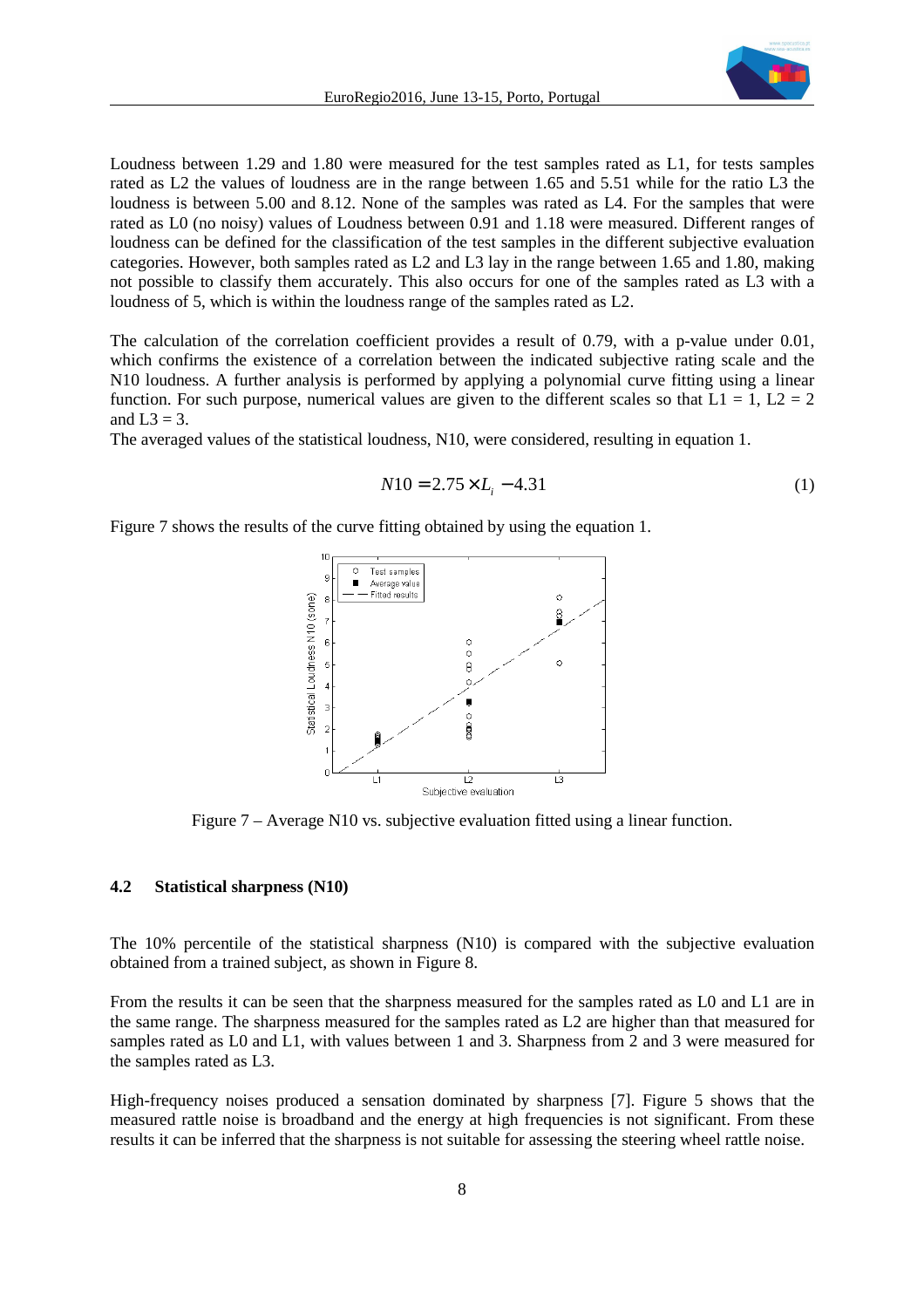



Figure 8 – Comparison between the measured statistical sharpness (N10) and the subjective evaluation for the different tests samples.

In this case the correlation coefficient of 0.66 is obtained, with a p-value under 0.01. A fair correlation between the subjective rating scale and the N10 sharpness but this is lower than the defined threshold (0.75).

#### **4.3 Roughness**

The results from the subjective evaluation are compared in Figure 9 with the measured roughness. This subjective parameter is related with the modulation of the noise both in amplitude and frequency [7].



Figure 9 – Comparison between the subjective ration and the measured roughness.

The results in Figure 9 show that the measured roughness does not allow defining a range of values to classify the test samples in different categories. The range of values obtained for samples rated as L0 and L1 are similar. The variability of the roughness for samples rated as L2 is high and the values of roughness for the some of the test samples rated as L2 are similar to those rated as L3. A correlation coefficient of 0.68 was obtained in this case.